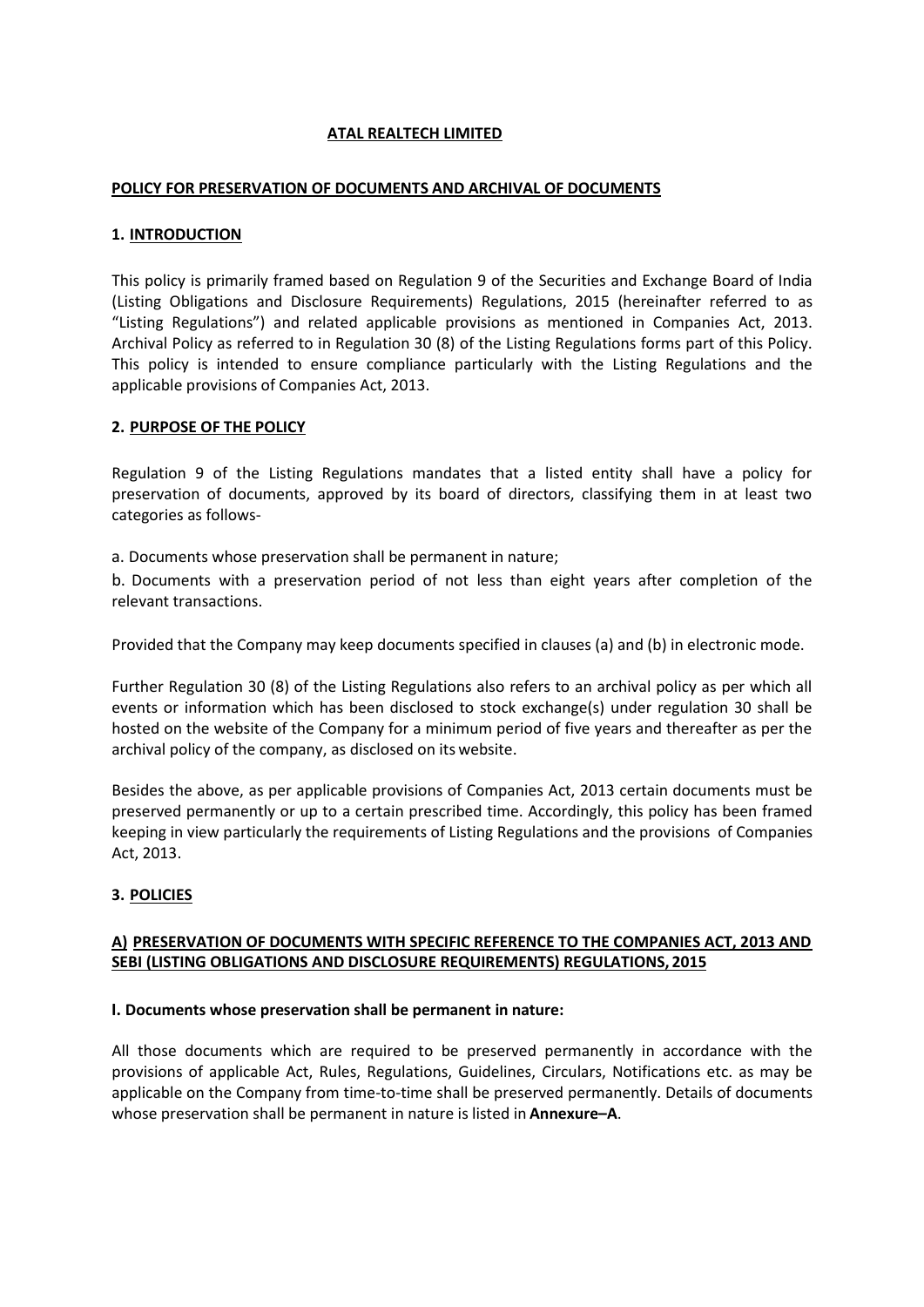# **II. Documents with preservation period of not less than eight years:**

All those documents which are required to be preserved in accordance with the provisions of applicable Act, Rules, Regulations, Guidelines, Circulars, Notifications etc. for a period of not less than eight years shall be preserved accordingly. Details of documents with preservation period of not less than eight years is listed in **Annexure–B**.

# **III. Documents with preservation period other than those mentioned in (2) above:**

All those documents which are required to be preserved in accordance with the provisions of applicable Act, Rules, Regulations, Guidelines, Circulars, Notifications etc. for a preservation period of other than those mentioned in 1 & 2 above shall be preserved accordingly.

### **4. PRINCIPLE OF RESPONSIBILITY OF EMPLOYEES FOR PRESERVATION OF DOCUMENTS**

All the Employees on the permanent rolls of the Company are responsible for taking into account the potential impacts on preservation of the documents in their work area and their decision to retain/preserve or destroy documents pertaining to their area.

# **5. SUSPENSION OF RECORD DISPOSAL IN THE EVENT OF LITIGATION OR CLAIMS**

In case the Company is served with any notice for request of documents or any employee becomes aware of a governmental investigation or audit concerning the Company or commencement of any litigation against the Company, any further disposal of documents connected with the matter shall be suspended until such time the investigation / litigation ends.

### **6. STATUTORY REQUIREMENTS**

If as per any other law of land, a physical or electronic record should be preserved for a longer period than what has been stipulated in this policy, then the document shall be preserved as per the applicable statutory stipulations.

### **7. PERIODICAL REVIEW OF THE POLICY**

The Board of Directors of the Company is authorised to periodically review the policy and make such changes as considered necessary from time to time.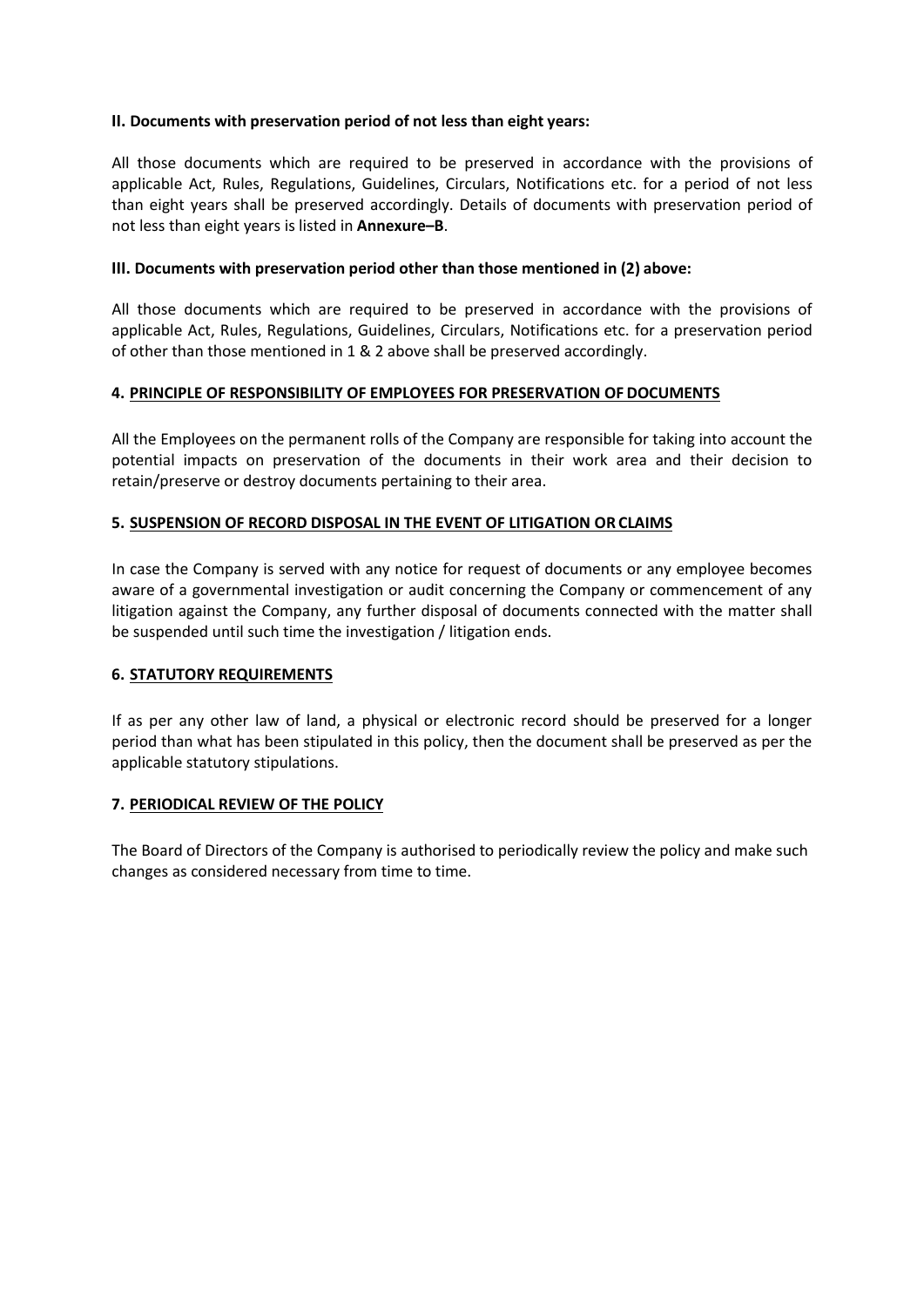**Annexure - A** 

| <b>S. No.</b>  | Documents / Record whose preservation shall be permanent in nature                                                                 |
|----------------|------------------------------------------------------------------------------------------------------------------------------------|
| $\mathbf{1}$   | Certificate of incorporation                                                                                                       |
| $\overline{2}$ | Memorandum and Articles of Association                                                                                             |
| 3              | <b>Certificate of Commencement of Business</b>                                                                                     |
| 4              | Agreements made by the Company with Stock Exchanges, Depositories, etc.                                                            |
| 5              | Minute Books of General Meetings, Board and Committee Meetings as per<br>Companies Act, 2013                                       |
| 6              | Register and Index of Members, debenture-holders, if any or other security holders,<br>if any                                      |
| 7              | Register of Contracts, if any, as per Companies Act, 2013                                                                          |
| 8              | Register of Charges, if any, as per Companies Act, 2013                                                                            |
| 9              | Register of Investments, if any, as per Companies Act, 2013                                                                        |
| 10             | Files relating to premises viz. Title Deeds/Lease Deeds of owned premises/land and<br>building, etc. and related Ledger / Register |
| 11             | Authorization / licenses, if any, obtained from any statutory authority                                                            |
| 12             | Policies of the Company framed under various regulations                                                                           |
| 13             | Certificates obtained from various statutory authorities                                                                           |
| 14             | Such other records as may be required under any law from time to time                                                              |